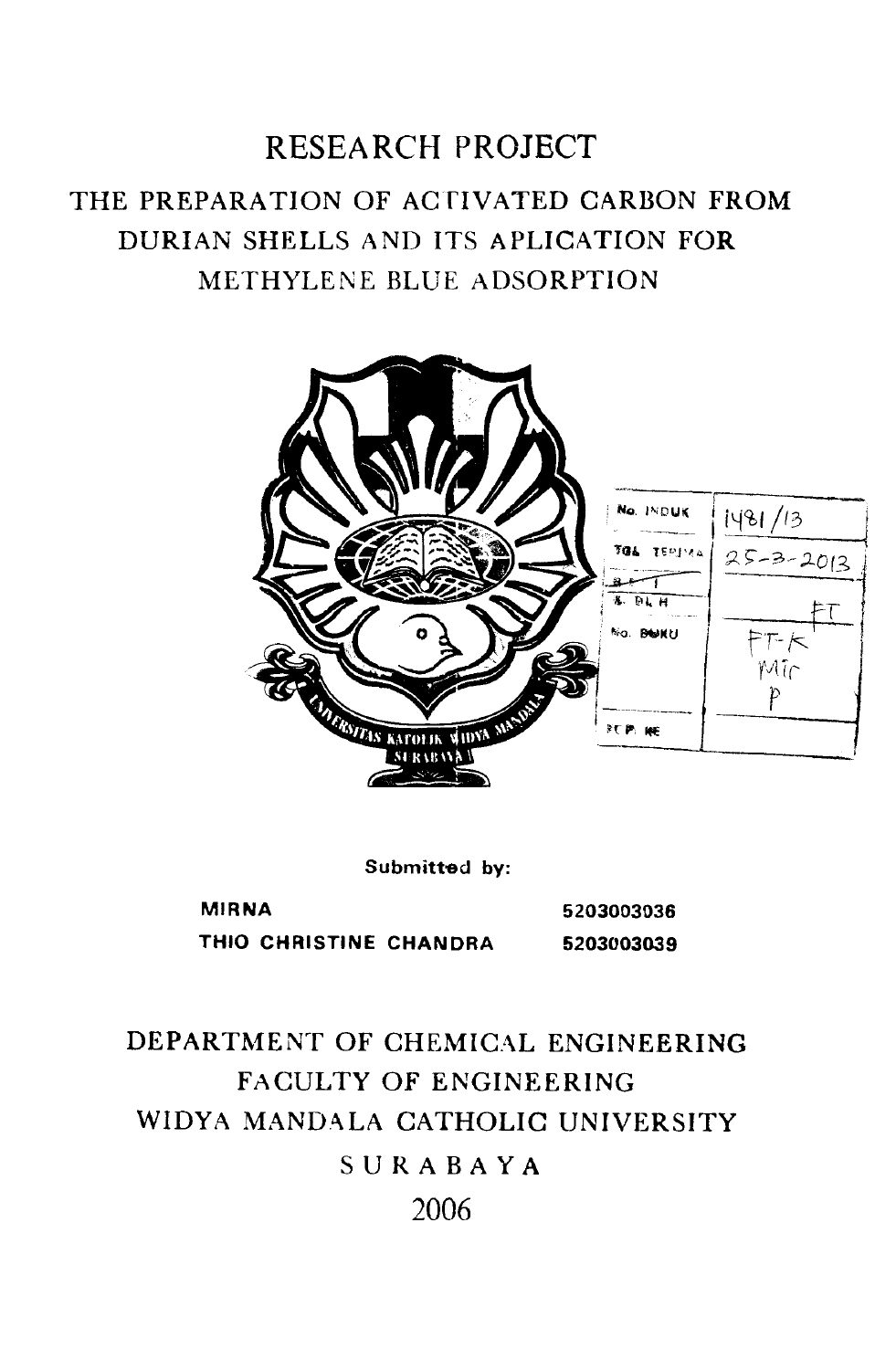## **APPROVAL SHEET**

The RESEARCH entitled:

The Preparation of Activated Carbon from Durian Shells and Its Application for Methylene Blue Adsorption

which is prepared and submitted by:

Name: Mirna

#### NRP : 5203003036

has been approved and accepted as one of requirement for Bachelor of Engineering degree in Department of Chemical Engineering, Faculty of Engineering, Widya Mandala Catholic University by following supervisor and has been examined by the committees on December, 14<sup>th</sup> 2006

Surabaya, January 4<sup>th</sup> 2007

Supervisor II

Ir. Yohanes Sudaryanto, MT. NIK. 521.89.0151

Supervisor I

Survadi Ismadji, MT., Ph.D. NIK 521.93.0198

. Chairman

Felycia E.S., S.T., M.Phil.

NIK. 521.99.0391

D

Dean of Engineering Faculty

Ir. Rasional Sitepu, M.Eng.

NIK. 511.89.0154

Member

Herman H., ST., MT.

NIK. 521.95.0221

Secretar

Ir. Survadi Ismadji, MT., Ph.D. NIK. 521.93.0198

Member

Member

The Committees,

Ir. Nani Indraswati NIK. 521.86.0121

<u>Ir. Yohanes Sudaryanto, MT.</u> NIK. 521.89.0151

Head of Chemical Engineering Department

Survadi Ismadji, MT., Ph.D. NIK. 521.93.0198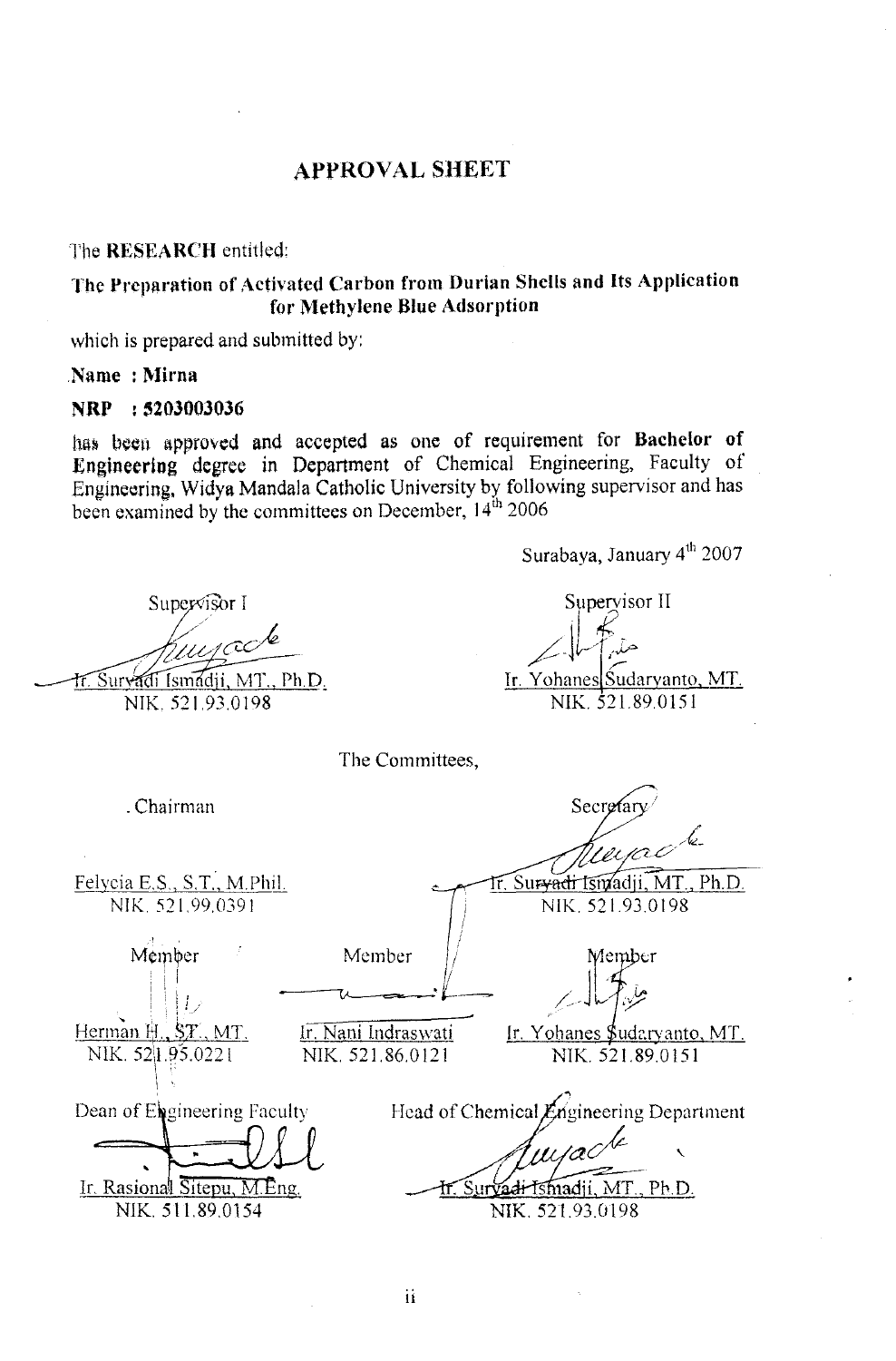#### **APPROVAL SllEET**

The RESEARCH entitled:

## The Preparation of Activated Carbon from Durian Shells and Its Application for Methylene Blue Adsorption

which is prepared and submitted by:

#### Name : Thio Christine Chandra

#### NRP : 5203003039

has been approved and accepted as one of requirement for Bachelor of Englneering degree in Department of Chemical Engineering, Faculty of Engineering, Widya Mandala Catholic University by following supervisor and has been examined by the committees on December,  $14^{th}$  2006.

Surabaya, January  $4^{th}$  2007 Supervisor II Suporvisor 1 Ir. Yohanes Sudaryanto, MT. Survadi Isnadji, MT., Ph.D. NIK. 521.93.0198 NIK. 521.89.0151 The Committees, Chairman Seefetar Felvcia E.S., S.T., M.PhiL Ir. Strvadi Ismadji, MT., Ph.D. NTK.521.99,0391 NIK. 521.93.0198 Member Member 1ember  $\mathbf{L}$ I  $\cdot$  i  $\cdot$  $Herman H, ST, MT.$ Ir. Yohanes Sudaryanto, MT. <del>Ir. Nani Indras</del>wati NIK. *5Zl.95.0221*  NIK. 521.86.0121 NIK. 521.89.0151 Dean of Engineering Faculty Head of Chemical Engineering Department Ir. Rasiona1 Sitepu, M.Eng.  $.$  Ph.D. Ismacht.MT NIK. 511.89.0154 NIK. 521.93.0198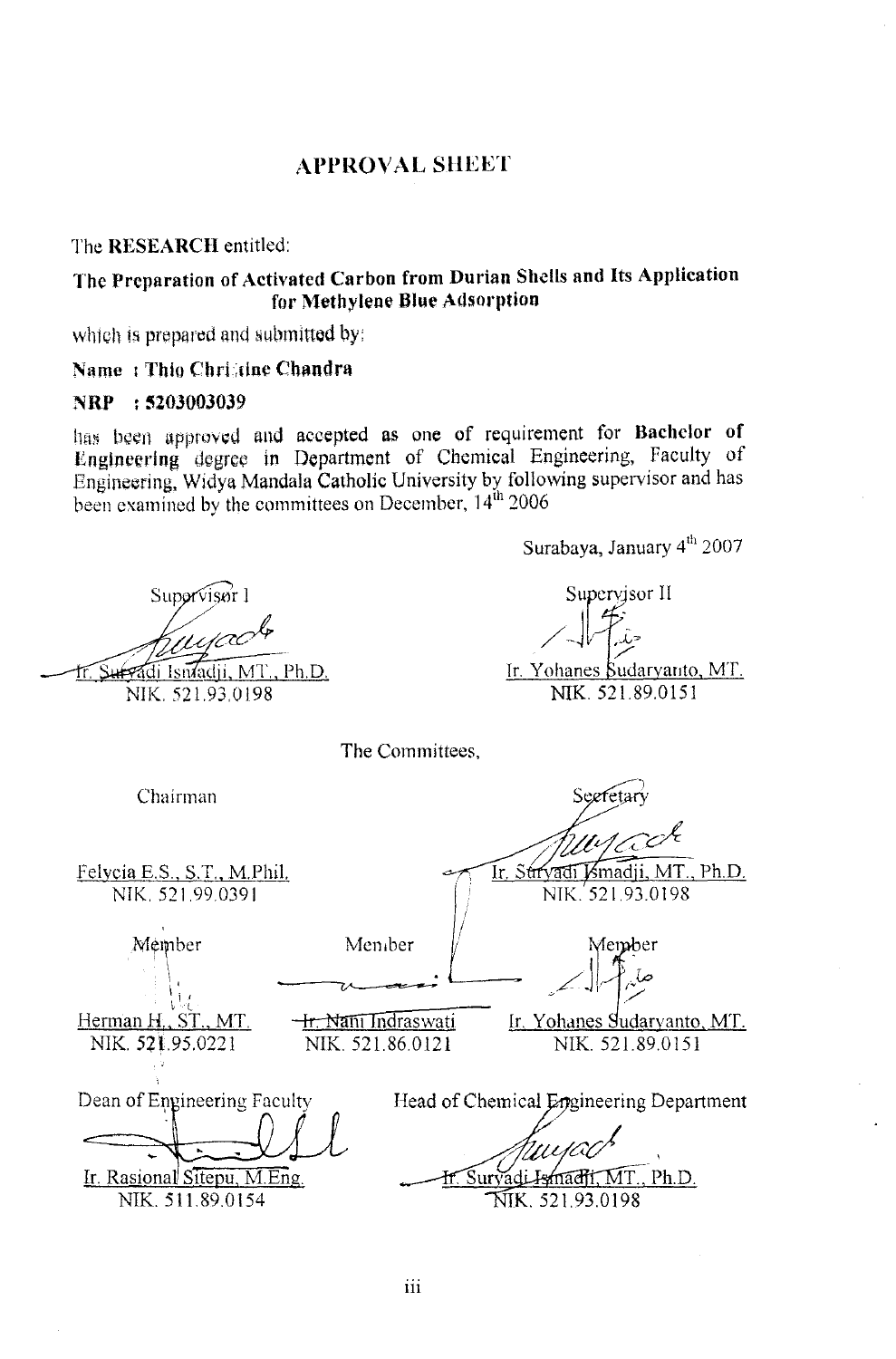#### **ABSTRACT**

An activated carbon was prepared from durian shell and used for the removal of methylene blue from aqueous solutions. The activated carbon was prepared using chemical activation method with potassium hydroxide as the activating agent. The activation was conducted at 673.15-773.15 K for 1 h with mass ratio of chemical activating agent to durian shell 0.25-3. Batch kinetics and isotherm studies were conducted to evaluate the adsorption behavior the activated carbon from durian shell. The adsorption experiments were carried out isothermally at three different temperatures. The Langmuir and Freundlich isotherm model were used to describe the equilibria data. The Langmuir model agrees with experimental data well. The Langmuir surface kinetics, pseudo first order, and pseudo second order models were used to evaluate the kinetics data and the rate constant were also determined. The experimental data fitted very well with the langmuir surface kinetics and pseudo first order model.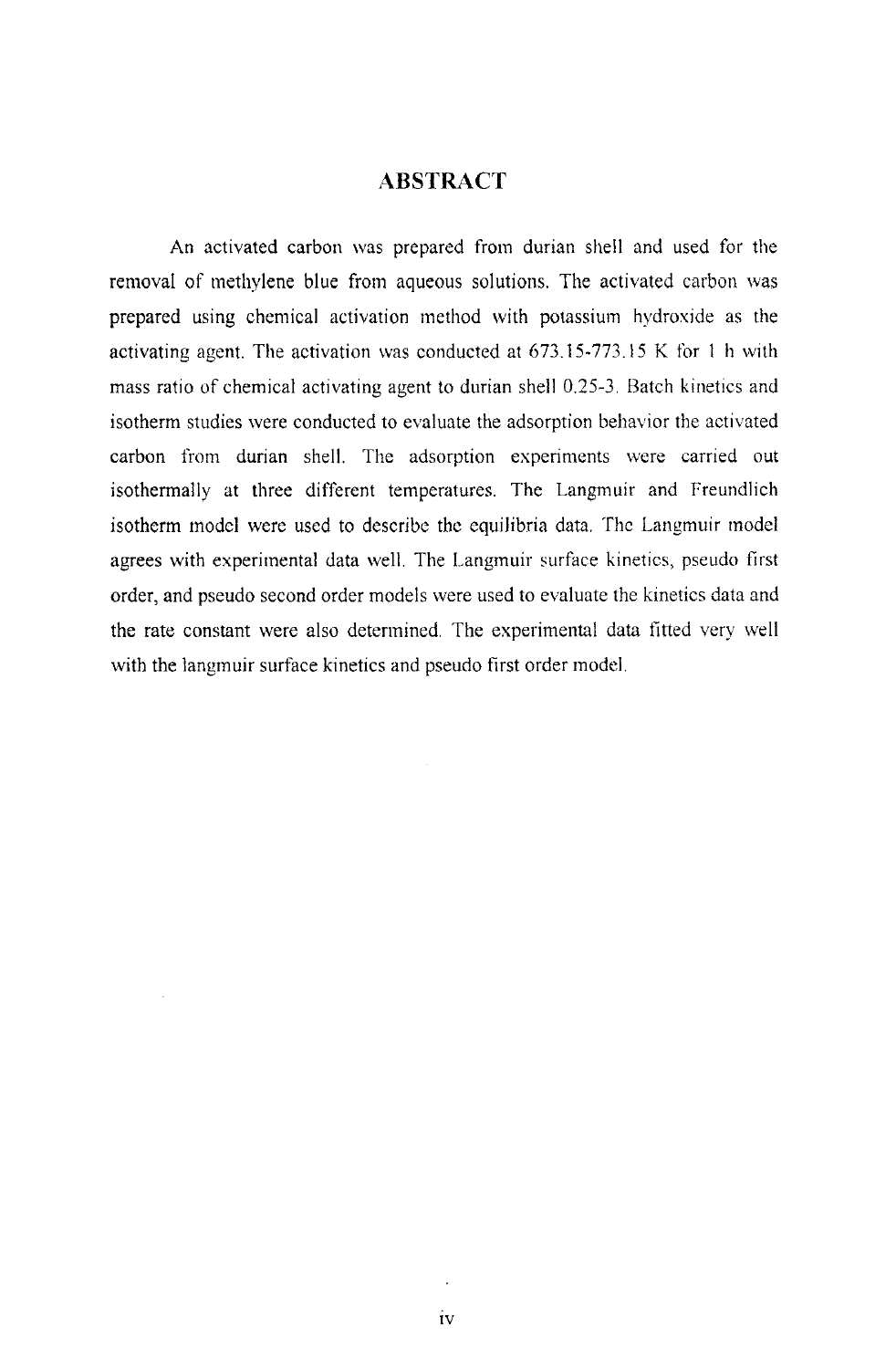## **DECLARA TION SHEET**

r declare that this research was my own work and not the others' work, some or all except be written in the text. Wether it is knovm that this research is the others' work, I aware and accept the consequence that this research cannot be used as a requirements to achieve **Bachelor of Engineering** degree.

Surabaya, January 4<sup>th</sup> 2007

**CW** 

The undergraduate student

Mirna NRP. 5203003036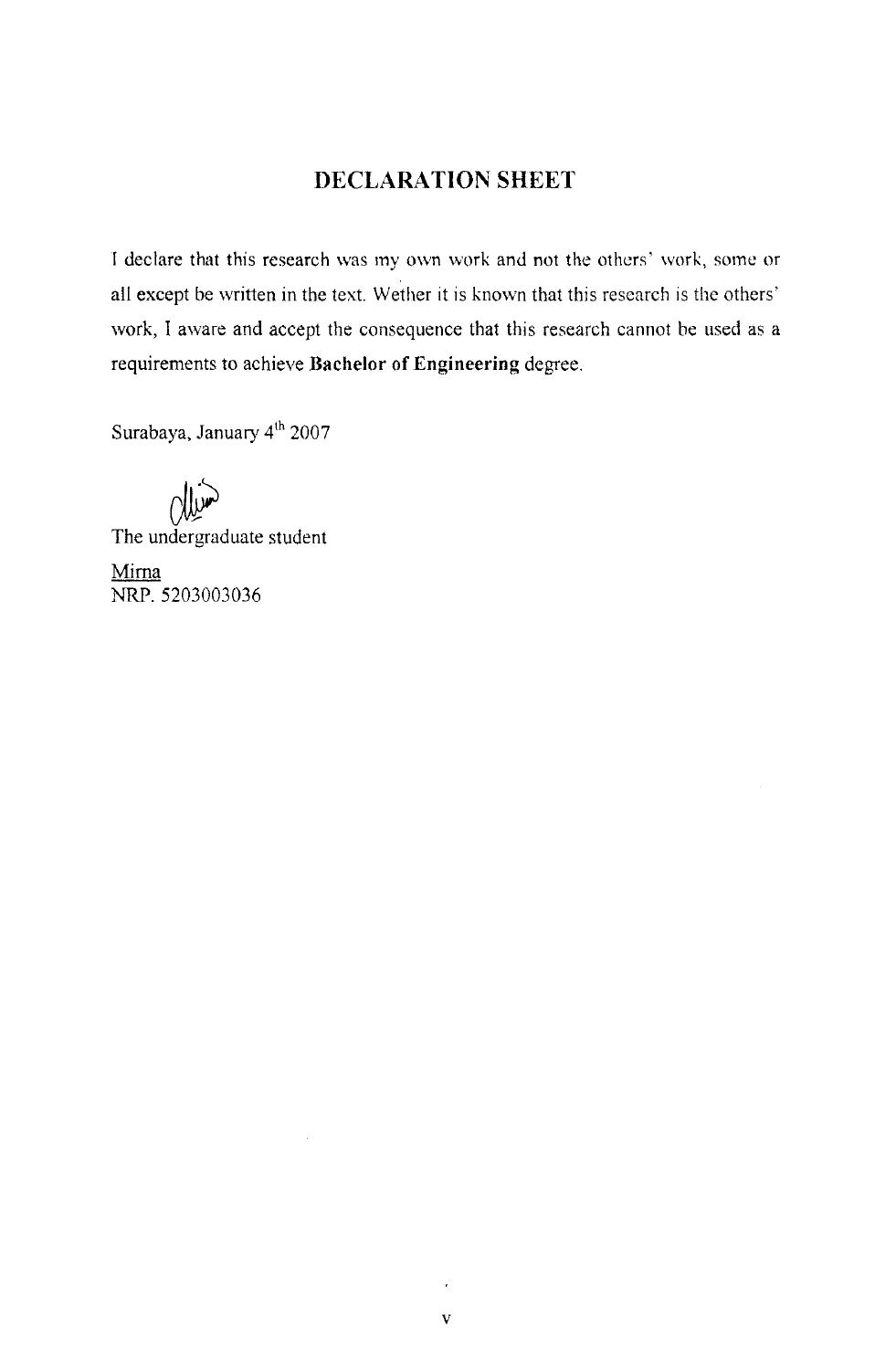### **DECLARA TION SHEET**

I declare that this research was my own work and not the others' work, some or all except be written in the text. Wether it is known that this research is the others' work, I aware and accept the consequence that this research cannot be used as a requirements to achieve **Bachelor of Engineering** degree.

Surabaya, January 4<sup>th</sup> 2007

 $\mathbb{M}$ 

The undergraduate student Thio Christine Chandra NRP. 5203003039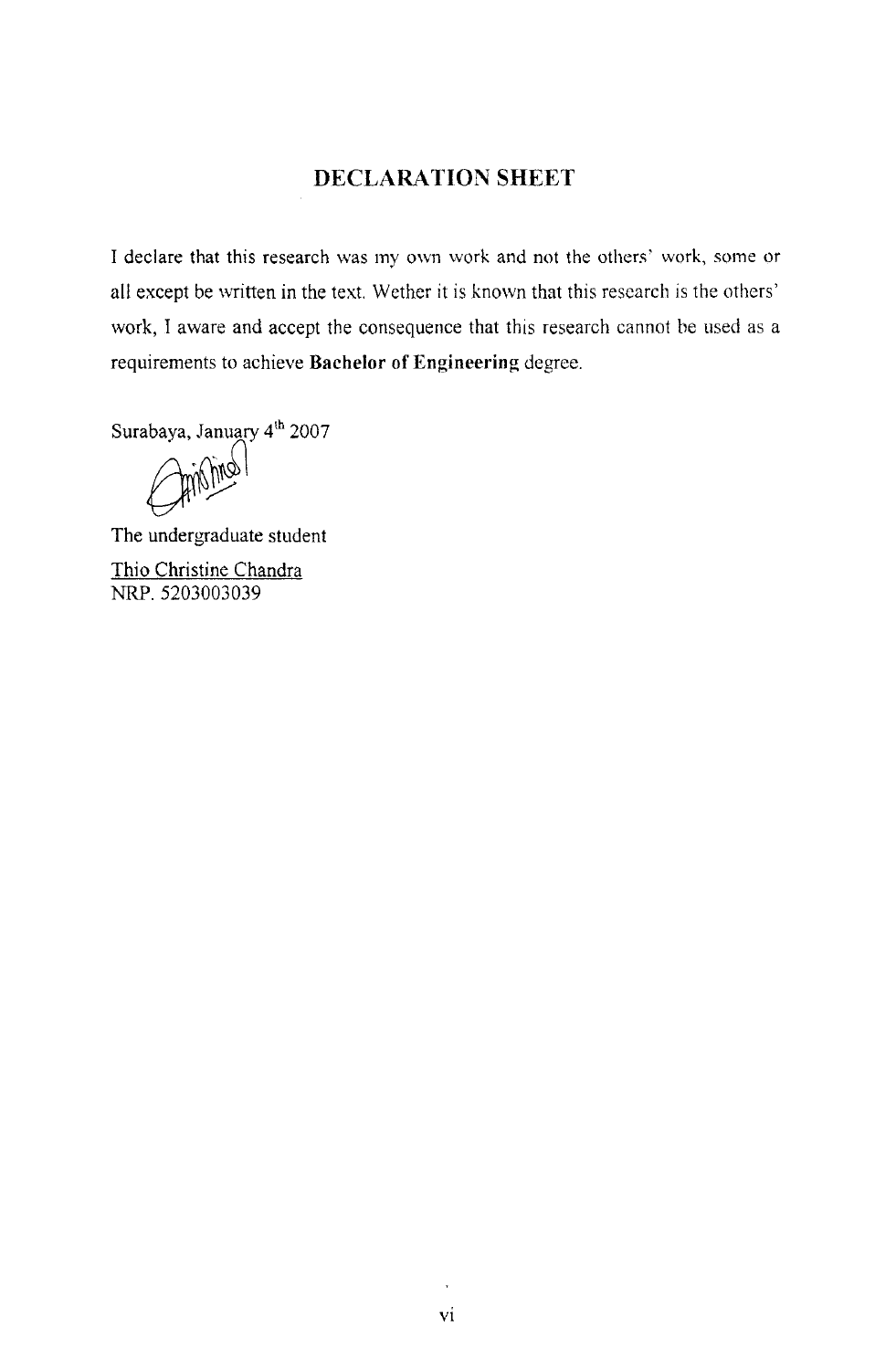#### **ACKNOWLEDGEMENT**

The authors would like to thank God for His blessing in conducting the research entitled **The Preparation of Activated Carbon from Durian Shells and Its Application for Methylene Blue Adsorption.** This research is one of the requirements to get **Bachelor of Engineering** degree in Chemical Engineering Department, Faculty of Engineering, Widya Mandala Catholic University Surabaya. This research has been submitted and publ'shed as article in press in **Elsevier Chemical Engineering Journal** entitled **Adsorption of basic dye onto**  activated carbon prepared from durian shell: Studies of adsorption **equilibrium and kinetics.** 

The authors realize that the success of the research could be attained because of the help of some people, so the authors would like to say thank you to:

- 1. Ir. Suryadi Ismadji, MT., Ph.D. and Ir. Yohanes Sudaryanto, MT. as our supervisors of this research;
- 2. Ir. Nani Indraswati, Hennan Hindarso, ST., MT., and Felycia Edy Soetaredjo, ST., M.Phi!. as the reviewers of this research;
- 3. Wenny lrawati, ST., MT. for her suggestion;
- 4. Technological and Professional Skills Development Sector Project which support us with the student research grant;
- 5. Adsorption Group, Chemical Engineering Division, University of Queensland, Australia, who helped us in analyzing the products of our research by using nitrogen adsorption method;

vii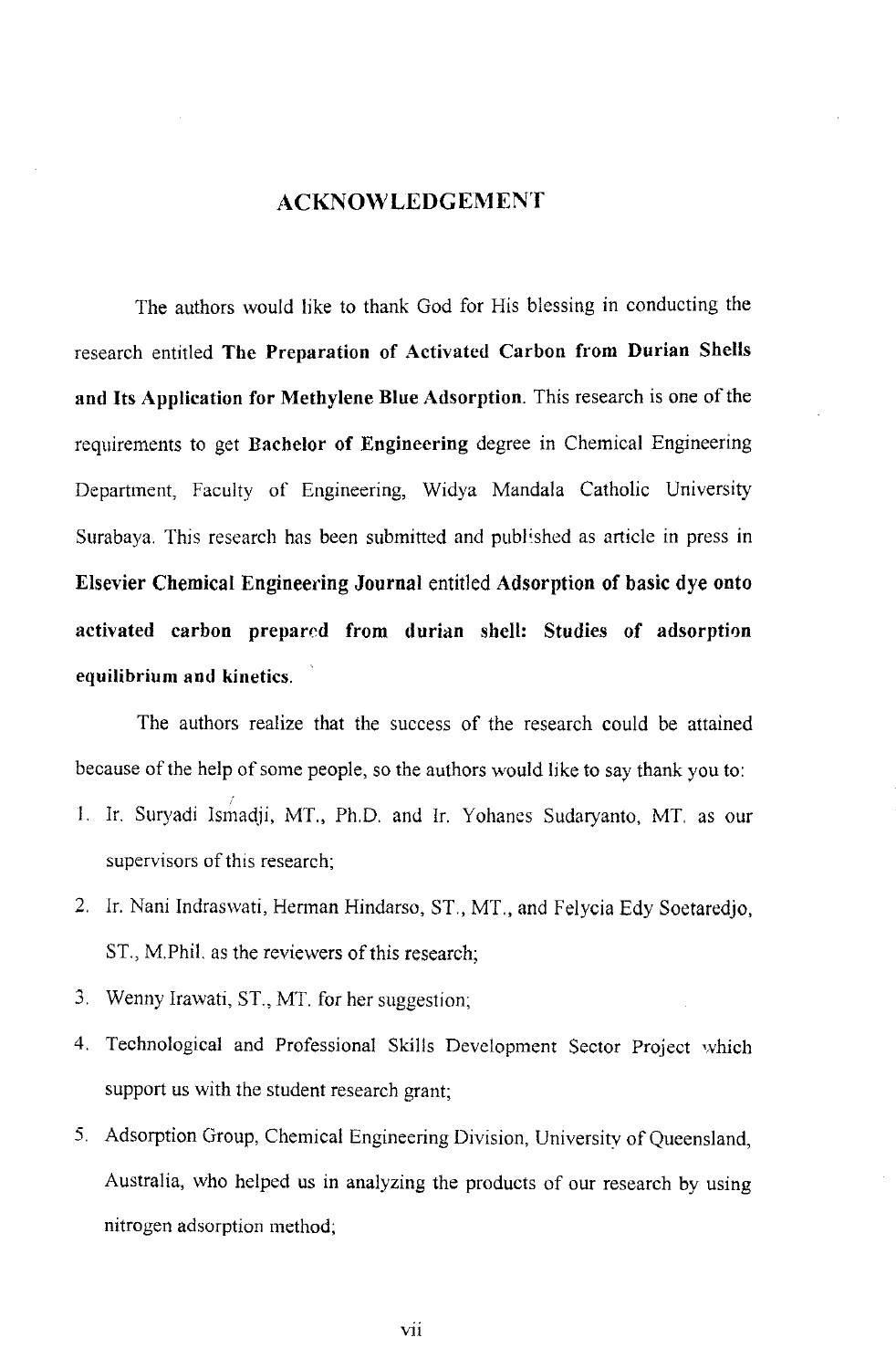- 6. Mr. Novi as the technician of Organic Chemistry and Physic Chemistry Laboratorium;
- 7. Mr. Pudjo as the technician of Process Technology Laboratorium;
- 8. Mr. Agus as the technician of Unit Operations Laboratory;
- 9. Our parents and friends who gave a lot of support;
- 10. The others, who cannot be mentioned one by one, who helped us from the beginning of the research till the report making.

The authors realize that there maybe some shortages in this report. Therefore, the authors would be pleased to accept critics and recommendations for further revision. At last, the authors hope that this report will be useful especially for those who need some information in this report.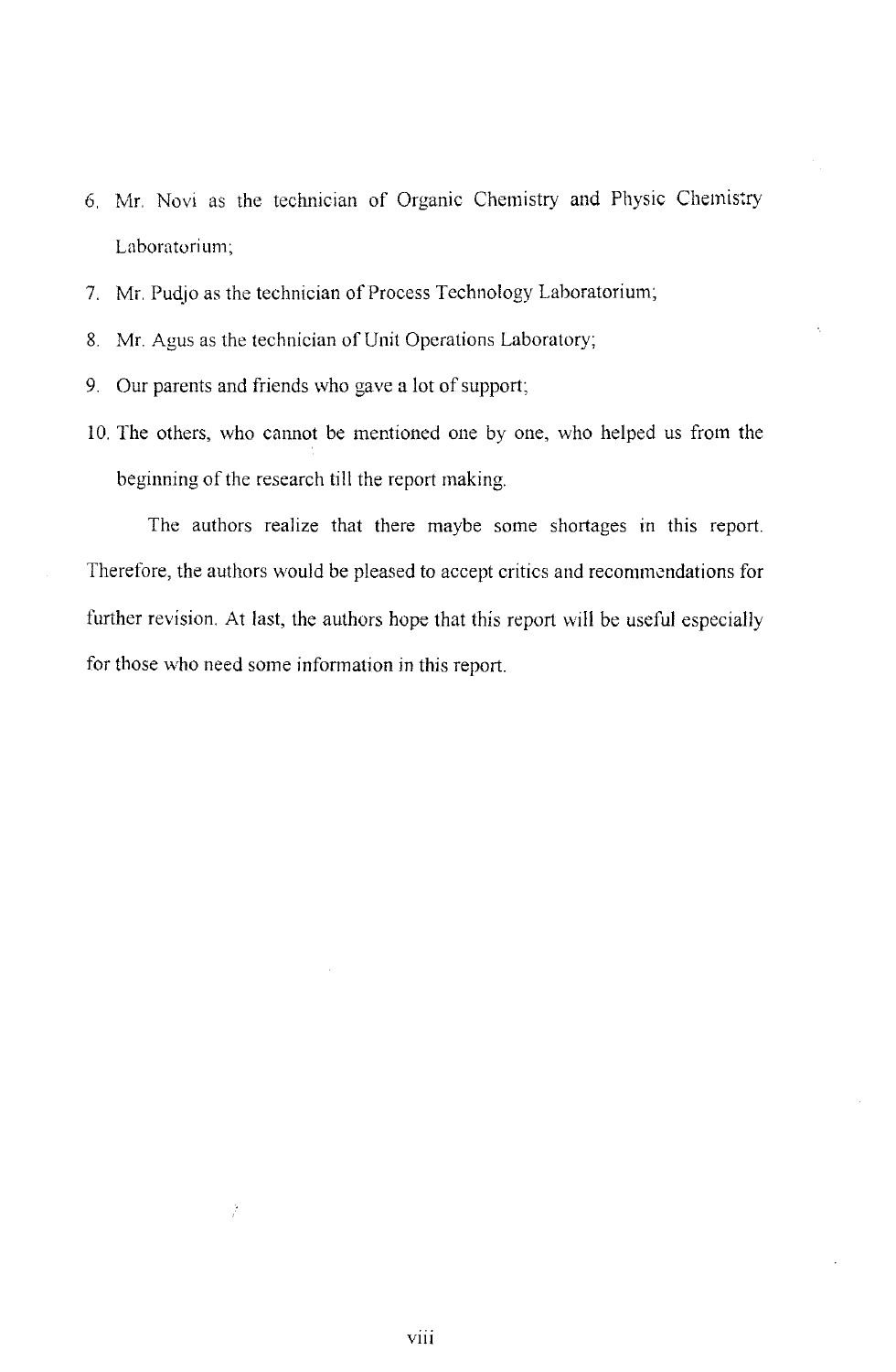# **CONTENTS**

| $\mathbf{I}$               |  |
|----------------------------|--|
| 1.2<br>13 <sup>1</sup>     |  |
| 11                         |  |
|                            |  |
|                            |  |
|                            |  |
|                            |  |
| IV.1 The raw material used |  |

 $\lambda_{\rm{2}}$ 

 $\mathcal{A}^{\mathcal{A}}$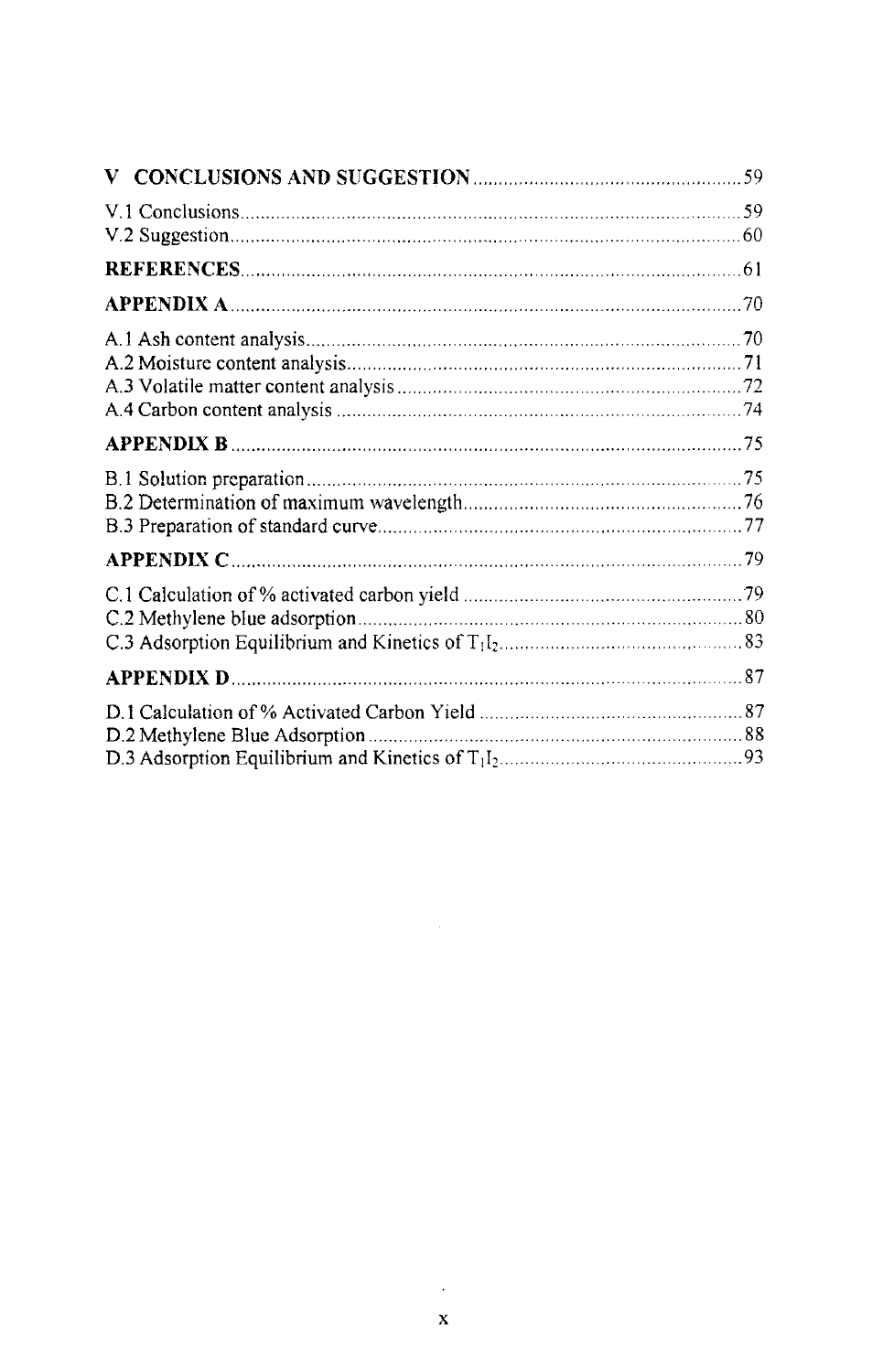# **LIST OF TABLES**

| Table II.1             | Characteristics of chemisorption and physisorption9                                     |  |
|------------------------|-----------------------------------------------------------------------------------------|--|
| Table IV.1             | Fixed carbon content from many kinds of raw material28                                  |  |
| Table IV.2             |                                                                                         |  |
| Table IV.3             | Parameters of Langmuir and Freundlich equation34                                        |  |
| Table IV <sub>4</sub>  |                                                                                         |  |
| Table IV <sub>.5</sub> | Pore characteristic of durian shell activated carbon (DSAC)38                           |  |
| Table IV.6             |                                                                                         |  |
| Table IV.7             |                                                                                         |  |
| Table IV.8             |                                                                                         |  |
| Table IV.9             | Fitted parameters values using Langmuir surface kinetics model50                        |  |
|                        | Table IV.10 Fitted parameters values using pseudo first order kinetics model55          |  |
|                        | Table IV.11 Fitted parameters values using pseudo second order kinetics                 |  |
| Table B.1              | Relationship between $\lambda$ and absorbance of methylene blue                         |  |
| Table B.2              | Relationship between concentration and absorbance of                                    |  |
| Table C.1              |                                                                                         |  |
| Table C.2              |                                                                                         |  |
| Table C.3              |                                                                                         |  |
| Table C.4              | Experimental data of adsorption kinetics of $T_1I_2$ at 303.15 K 84                     |  |
| Table C.5              | Experimental data of adsorption kinetics of $T_1I_2$ at 313.15 K85                      |  |
| Table C.6              | Experimental data of adsorption kinetics of $T_1I_2$ at 323.15 K 86                     |  |
| Table D.I              |                                                                                         |  |
| Table D.2              | Data calculation for methylene blue adsorption90                                        |  |
| Table D.3              |                                                                                         |  |
| Table D.4              | Data calculation of adsorption kinetics of $T_1I_2$ at 303.15 K94                       |  |
| Table D.5              | Data calculation of adsorption kinetics of T <sub>1</sub> I <sub>2</sub> at 313.15 K 95 |  |
| Table D.6              | Data calculation of adsorption kinetics of T <sub>1</sub> I <sub>2</sub> at 323.15 K 96 |  |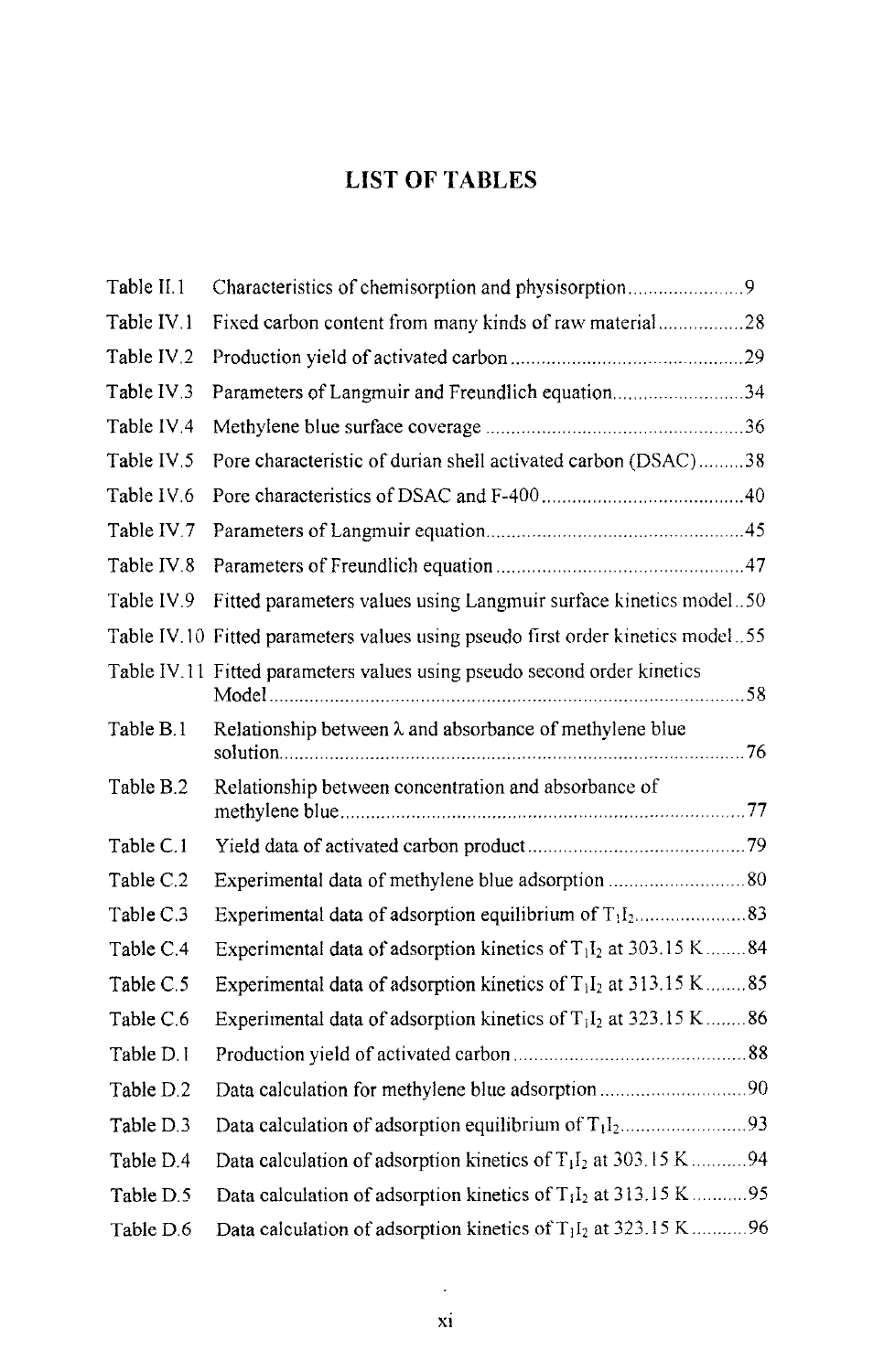# **LIST OF FIGURES**

 $\label{eq:2.1} \frac{1}{2} \int_{\mathbb{R}^3} \left| \frac{d\mathbf{x}}{d\mathbf{x}} \right| \, d\mathbf{x} \, d\mathbf{x} \, d\mathbf{x} \, d\mathbf{x} \, d\mathbf{x} \, d\mathbf{x} \, d\mathbf{x} \, d\mathbf{x} \, d\mathbf{x} \, d\mathbf{x} \, d\mathbf{x} \, d\mathbf{x} \, d\mathbf{x} \, d\mathbf{x} \, d\mathbf{x} \, d\mathbf{x} \, d\mathbf{x} \, d\mathbf{x} \, d\mathbf{x} \, d\mathbf{x} \, d\mathbf{x} \,$ 

| Figure IV.1 Effect of activation temperature and impregnation ratio on        |  |
|-------------------------------------------------------------------------------|--|
|                                                                               |  |
|                                                                               |  |
| Figure IV.4 Methylene blue adsorption at room temperature32                   |  |
|                                                                               |  |
| Figure IV.6 Nitrogen adsorption isotherm of DSAC and F-400 39                 |  |
|                                                                               |  |
| Figure IV.8 BET surface area $N_2$ adsorption isotherm vs Langmuir isotherm43 |  |
| Figure IV.9 Adsorption isotherm of methylene blue on $T_1I_2$ and fits of     |  |
|                                                                               |  |
| Figure IV.11 Adsorption isotherm of methylene blue on $T_1I_2$ and fits of    |  |
| Figure IV.12 Langmuir surface kinetic model for the adsorption of             |  |
| Figure IV.13 Langmuir surface kinetic model for the adsorption of             |  |
| Figure IV.14 Langmuir surface kinetic model for the adsorption of             |  |
|                                                                               |  |
| Figure IV.16 Pseudo first order model for the adsorption of methylene blue    |  |
| FigureIV.17 Pseudo first order model for the adsorption of methylene blue     |  |
| Figure IV.18 Pseudo first order model for the adsorption of methylene blue    |  |
| Figure IV.19 Pseudo second order model for the adsorption of methylene blue   |  |